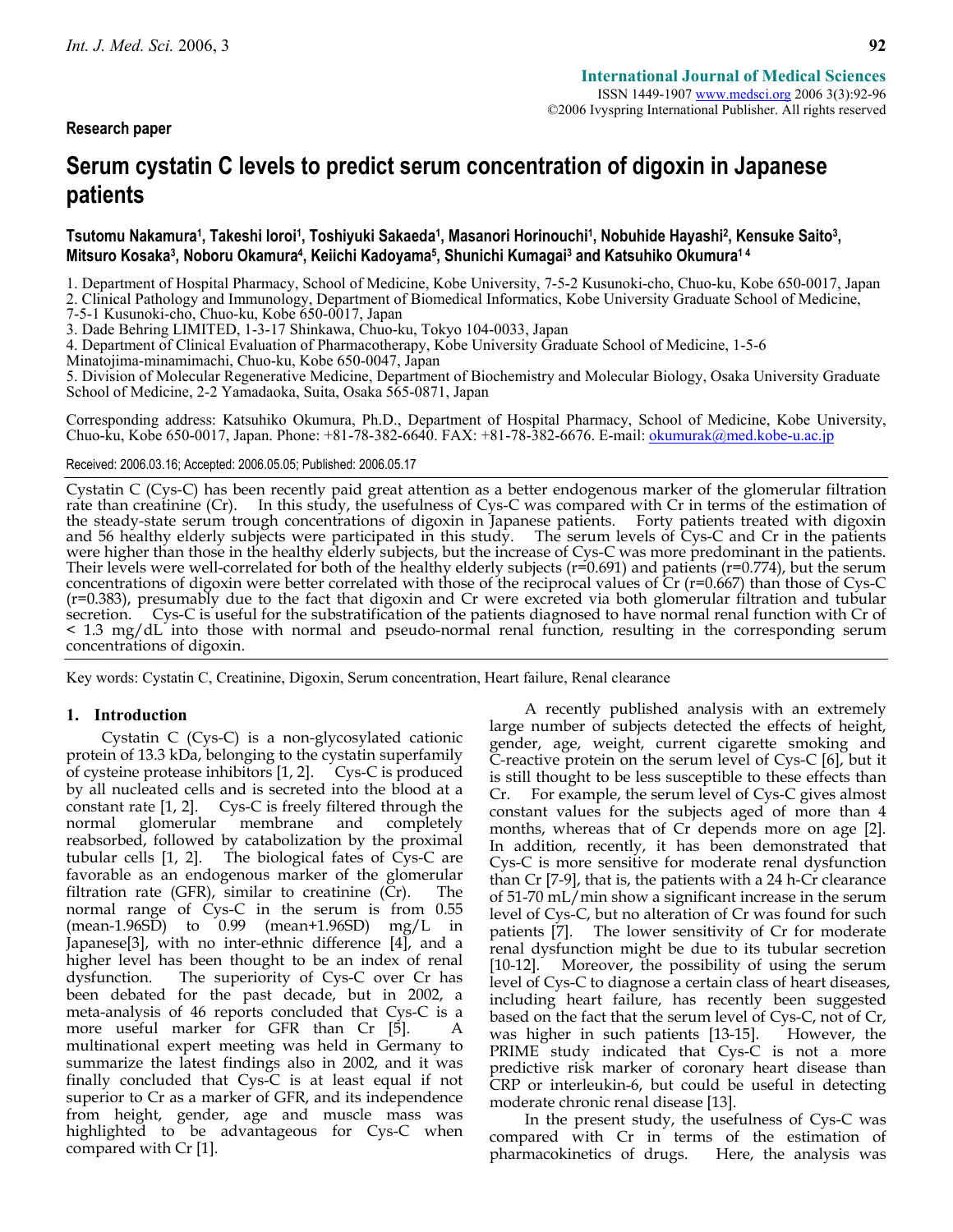performed for the patients treated with a cardiac glycoside, digoxin, since digoxin is mainly eliminated via the kidneys and its individual dose is adequately adjusted based on renal function [16-19]. Due to congestive heart failure and/or supraventricular tachyarrhythmias, the serum level of Cys-C, not of Cr, was expected to be higher, and their association with the serum concentration of digoxin in the steady-state was examined.

### **2. Materials and Methods**

## **Serum samples**

This study was conducted in conformity with Ethical Guidelines for Clinical Studies by the Ministry of Health, Labour and Welfare. Serum samples were collected from 40 patients (25 males and 15 females) visiting Kobe University Hospital from January to July in 2002. These patients were maintained in a stable condition by the once daily oral dosing of digoxin at 0.17 ± 0.06 (0.06-0.25) mg/day, and the serum samples were subjected to the analysis of the serum concentration of digoxin, as well as the serum levels of Cys-C and Cr. Eight of 40 patients had coadministered with spironolactone ( $N=4$ ), quinidine ( $N=2$ ) and/or verapamil (N=3), which may influence the serum concentration of digoxin [20, 21] Fifty-six unrelated healthy Japanese elderly subjects (37 males and 19 females) were also enrolled to determine the serum levels of Cys-C and Cr. Demographic data for these subjects is represented in Table 1.

Table 1. Demographic data for patients in this study

| Variable                        | Healthy elderly<br>subjects          | Patients                             | P<br>value   |
|---------------------------------|--------------------------------------|--------------------------------------|--------------|
| Number (Male:Female)            | 56 (37:19)                           | 40(25:15)                            |              |
| Age (years)                     | $57.3 \pm 2.0$<br>$(55 - 62)$        | $72.0 \pm 9.0$<br>$(50 - 90)$        | ${}_{0.001}$ |
| Weight (kg)                     | $61.6 \pm 9.1$<br>$(45.2 - 79.2)$    | $59.0 \pm 11.4$<br>$(38.0 - 85.0)$   | 0.234        |
| Height (cm)                     | $162.3 \pm 7.8$<br>$(146.5 - 176.0)$ | $157.3 \pm 8.6$<br>$(139.4 - 173.0)$ | ${}_{0.01}$  |
| Serum cystatin $C \frac{mg}{L}$ | $0.86 \pm 0.13$<br>$(0.62 - 1.21)$   | $1.42 \pm 0.58$<br>$(0.76 - 3.07)$   | ${}_{0.001}$ |
| Serum creatinine<br>(mg/dL)     | $0.78 \pm 0.17$<br>$(0.48 - 1.18)$   | $1.08 \pm 0.41$<br>$(0.48 - 2.06)$   | ${}_{0.001}$ |

 $*$  The values are the mean  $\pm$  SD with the range in parentheses.

# **Determination of serum levels of Cys-C, Cr and digoxin**

Serum levels of Cys-C and Cr were determined by Latex Nephrometry with a Behring Nepherometer II (Dade Behring LIMITED, Liederbach, Germany) and Creatininase F-DAOS assay with a Dimension RxL (Dade Behring LIMITED), respectively. The serum concentrations of digoxin were by Particle Enhanced Turbidimetric Inhibition ImmunoAssay (PETINIA) with a Dimension Xpand-HM (Dade Behring LIMITED). The results were routinely validated to confirm acceptable precision and accuracy.

# **Statistical analysis**

Values are given as the mean ± standard deviation (SD). Statistical analysis was performed using SPSS ver.  $8.0.$  The difference of the mean values between healthy elderly subjects and patients was calculated using Welch's non-paired t-test for age, height, weight and

serum levels of Cys-C and Cr. Correlations between continuous variables were calculated using Pearson's correlation coefficients in the patients. Multiple comparisons were performed by analysis of variance (ANOVA) followed by Sheffé's test for multiple comparisons provided that the variances of the groups were similar. *P* values less than 0.05 (two-tailed) were considered to be significant.

# **3. Results**

As shown in Table 1 and Fig. 1, serum levels of Cys-C and Cr were 1.7- and 1.5-fold higher in the patients than those in the healthy elderly subjects, respectively, and the increase was more predominant for Cys-C than Cr. Figure 2 showed the relationships between the serum levels of Cys-C and Cr in the healthy elderly subjects and patients. The serum levels of Cys-C were well-correlated with those of Cr both in the healthy elderly subjects (Fig. 2a,  $r = 0.691$ ) and patients (Fig. 2b,  $r = 0.774$ ). In the patients with normal renal function (serum level of Cr of  $\leq$  1.3 mg/dL), a weak correlation was found with  $r = 0.298$  (open square in Fig. 2b).

Figure 1. Histogram of serum levels of Cys-C and Cr. Fifty-six healthy elderly subjects (open column) and 40 patients treated with digoxin (closed column) were included in this analysis.

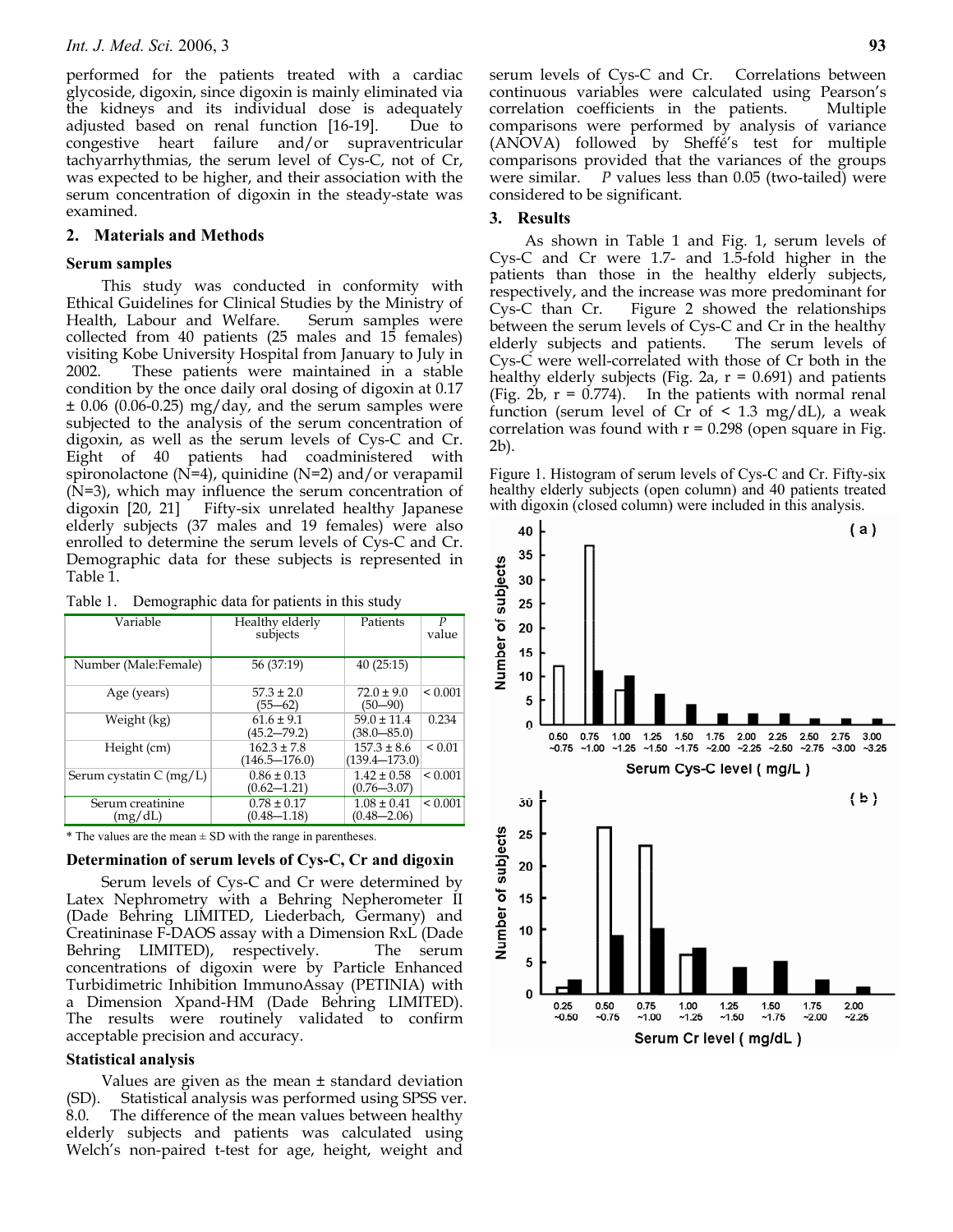Figure 2. Relationships between serum levels of Cys-C and Cr in 56 healthy elderly subjects (a) and 40 patients (b). The open circles represent the healthy elderly subjects. The closed and open squares represent the patients with renal function being abnormal (serum level Cr,  $\geq$ 1.3 mg/dL) and normal (serum level of Cr, <1.3 mg/dL). The regression lines were indicated for the healthy elderly subjects (solid in a,  $r=0.691$ ), the patients with abnormal renal function (dotted in b,  $r = 0.665$ ) and the patients with normal function (solid in  $\bar{b}$ , r=0.298). The correlation coefficient for the total patients was 0.774.



Figure 3 shows the relationship between the serum trough concentrations of digoxin and the reciprocal values of the serum levels of  $\tilde{C}$ ys-C (Fig. 3a) and  $\tilde{C}$ r (Fig. 3b). The correlation was better for  $Cr$  ( $r = 0.667$ ) than Cys-C  $(r = 0.383)$ . Here, the serum level of Cys-C was used for substratification of the patients diagnosed as having normal renal function; i.e., Group I (normal), serum Cr of  $\leq$  1.3 mg/dL and Cys-C of  $\leq$  1.0 mg/L; Group II (pseudo-normal), serum Cr of  $\leq$  1.3 mg/dL, but Cys-C of  $\geq 1.0$  mg/L; Group III (abnormal), serum Cr of  $\geq$ 1.3 mg/dL. All patients belonging to Group III showed serum levels of Cys-C of 1.0 mg/L or more. The serum concentrations of digoxin were  $1.00 \pm 0.32$ ,  $1.29 \pm 0.36$  and  $1.46 \pm 0.41$  ng/mL, respectively, with a significant difference between Groups I and III (Fig. 4, *P* < 0.05). There was no significant difference among the oral dosing amounts of digoxin in Groups I, II and III (0.18  $\pm$ 0.07, 0.17  $\pm$  0.08 and 0.19  $\pm$  0.07 mg/day, respectively),

and the dose-normalized serum concentration gave the difference between Groups I and III. No significant differences in gender and age were also observed among Groups I, II and III (data not shown).

Figure 3. Relationships between the serum trough concentrations of digoxin and the reciprocal values of serum levels of Cys-C (a) and Cr (b) in 18 patients treated with digoxin. The correlation coefficients were  $r=0.383$  and 0.667 for Cys-C and Cr, respectively.

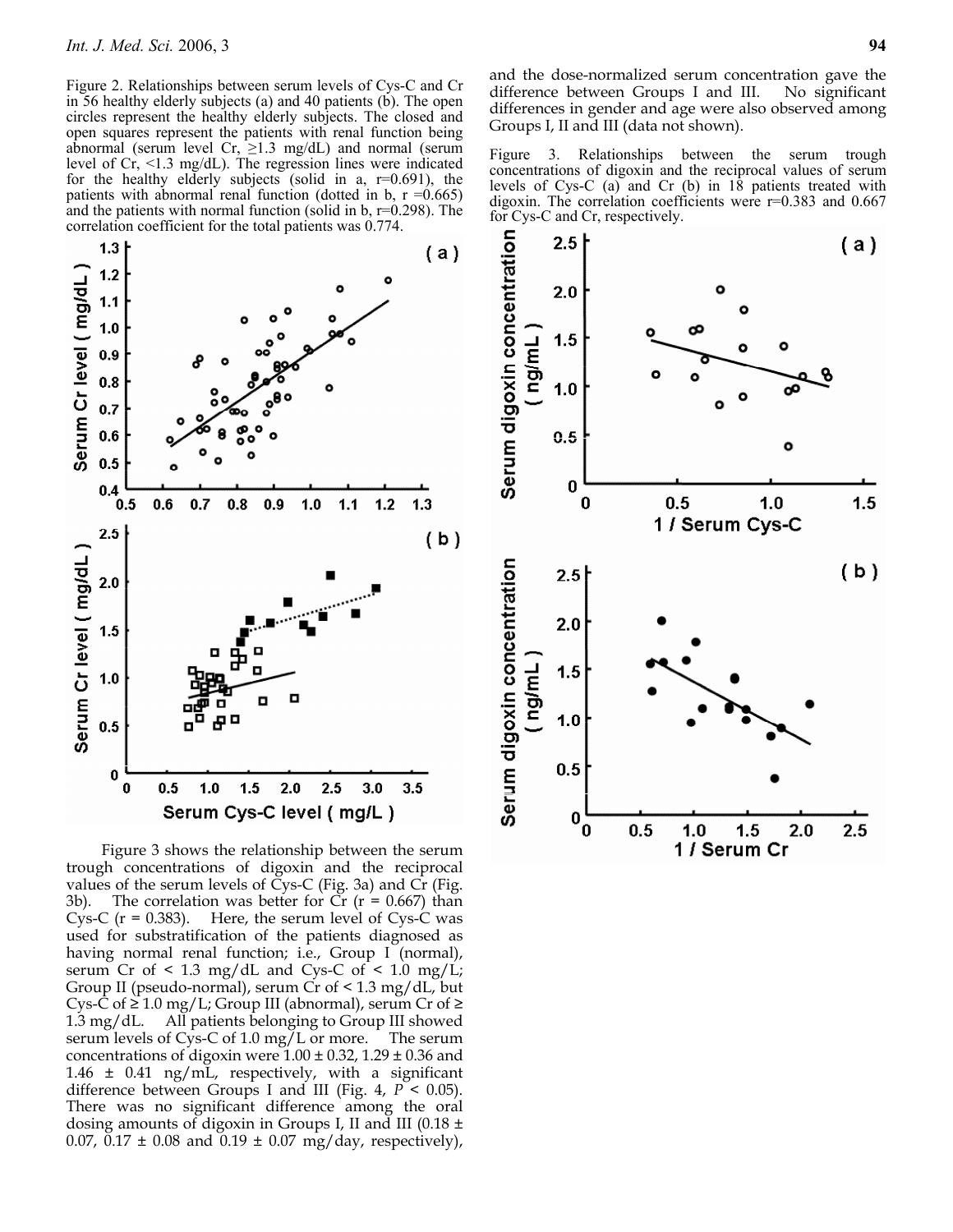Figure 4. Serum concentration of digoxin for three patient groups substratified based on the serum levels of Cys-C and Cr. Group I (normal), serum Cr of <1.3mg/dL and Cys-C of <1.0mg/L; Group II (pseudo-normal), serum Cr of <1.3mg/dL, but Cys-C of  $\geq 1.0$ mg/L; Group III (abnormal), serum Cr of ≥1.3mg/dL. All patients belonging to Group III showed serum levels of Cys-C of 1.0mg/mL or more. Each bar represents the mean  $\pm$  SD. \*P<0.05, significantly different from Group I.



#### **4. Discussion**

Digoxin shows a narrow therapeutic range, necessitating the routine monitoring of its serum concentration to maximize the therapeutic effects and minimize toxicities [16-19]. eliminated via the kidneys, the renal function of the patients and its alteration during therapy are important factors to conduct the monitoring and to understand the data on the serum concentration of digoxin [16-19]. The serum level of Cr has been used to estimate the renal function, and usually the Cockcroft-Gault formula or the Modification of Diet in Renal Disease are usually applied [11, 22-24], however, the effects of gender, age, circadian rhythm and muscle mass on the serum level of Cr, and the lower sensitivity of Cr for moderate renal dysfunction are often raised as being problematic. Due to the advantages in these areas, Cys-C is expected to be more useful when compared with Cr in terms of the estimation of digoxin pharmacokinetics.

To date, two reports are published concerning the utility of the serum level of Cys-C to predict the renal clearance of digoxin [25, 26]. O'Riordan et al. have reported that the serum level of Cys-C is no better than Cr at predicting digoxin clearance in healthy elderly volunteers, whereas Hallberg and co-workers reported that, in the patients, the serum level of Cys-C correlated better to the serum concentration of digoxin [25, 26]. In the present study, it was found that the patients showed higher serum levels of Cys-C and Cr, when compared with the healthy elderly subjects (Table 1, Fig. 1). The increase in the serum level was more predominant for Cys-C (Table 1, Fig. 2), being consistent with the reports

showing that the serum levels were higher depending on heart diseases [13-15]. Nevertheless, the serum levels of Cys-C were well-correlated with those of Cr in the healthy elderly subjects (Fig. 2a,  $r = 0.691$ ) and patients (Fig. 2b,  $r = 0.774$ ). After the stratification of the patients into normal and abnormal renal function with a Cr cut-off value of 1.3 mg/dL, it was indicated that the correlation was weaker, with r=0.298 for the patients with normal renal function, presumably due to the higher sensitivity of Cys-C for moderate renal dysfunction [7-9]. However, as shown in Fig. 3, the serum trough concentration of digoxin was better correlated with the reciprocal values of the serum levels of Cr ( $r = 0.667$ ) than Cys-C ( $r = 0.383$ ). Cr was excreted into the urine via glomerular filtration and tubular secretion [10-12], similarly to digoxin [16-19]. Thus, the serum level of Cr might be useful for the prediction of the serum concentration of drugs excreted via glomerular filtration and tubular secretion, whereas the serum level of Cys-C might be useful for drugs excreted almost exclusively via glomerular filtration. Cys-C might be useful for substratification of the patients diagnosed to have normal renal function with a  $Cr$  of  $\leq 1.3$  mg/dL into the patients with "true" normal renal function and those with "pseudo" normal renal function, since Cys-C is more sensitive for the detection of moderate renal dysfunction [7-9]. As shown in Fig. 4, the serum concentrations of digoxin depended on the patient substratification. It has been demonstrated that the serum concentration of digoxin at steady state was influenced by age, gender, weight, coadministered drugs, and dosage form, as well as renal function [20, 21]. Of these factors, oral dosing amounts of digoxin, age and gender were unlikely to be associated with the serum digoxin concentrations among Groups I, II and III. Meanwhile, four of 18 patients had coadministered with spironolactone  $(N=2)$ , quinidine  $(N=1)$  or verapamil (N=1), which may influence the serum concentration of digoxin [25,26]. This study was conducted in a moderate population, and future large scale studies are needed to investigate the effect of coadministered medications.

In summary, the usefulness of Cys-C was compared with Cr in terms of the estimation of the steady-state serum trough concentrations of digoxin in Japanese patients. The serum levels of Cys-C and Cr in the patients were higher than those in the healthy elderly subjects, but the increase of Cys-C was more predominant in the patients, due to heart diseases. Their levels were well-correlated for both the healthy elderly subjects and patients, but the serum concentrations of digoxin were better correlated with those of the reciprocal values of Cr than those of Cys-C, presumably due to the fact that digoxin and Cr were excreted via both glomerular filtration and tubular secretion. Cys-C is useful for the substratification of the patients diagnosed to have normal renal function with Cr of less than 1.3 mg/dL into those with normal and pseudo-normal renal function, resulting in the corresponding serum concentrations of digoxin.

#### **Conflicts of interest**

The authors have declared that no conflict of interest exists.